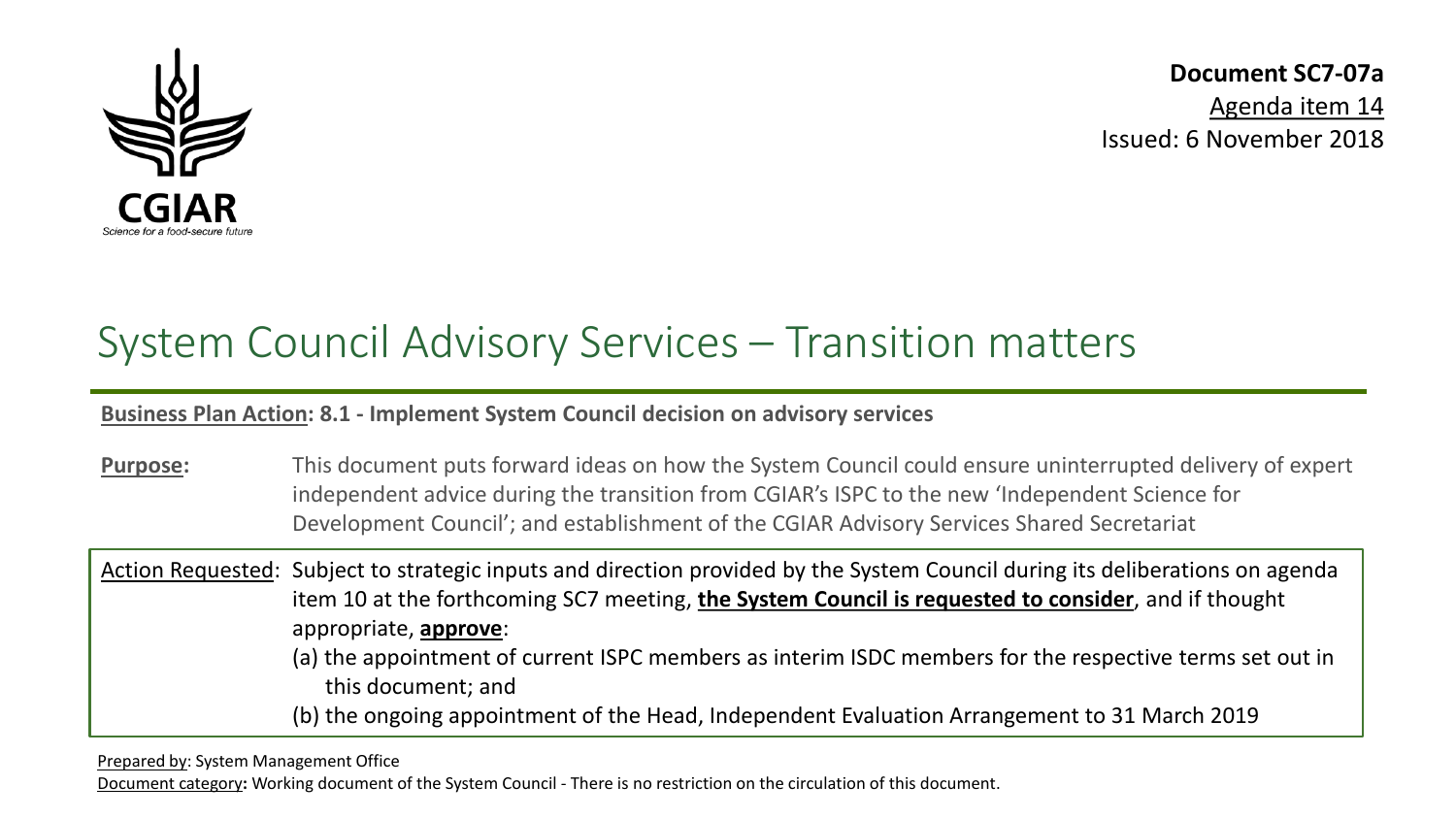

# Preliminary interpretation note

#### **Status of this presentation:**

This document sets out a number of ideas and concepts collated by the System Management Office in its capacity of providing operational and secretariat support to the System Council and its Strategic Impact, Monitoring and Evaluation Committee ('SIMEC'), and thus also engaging with the ISPC Secretariat, IEA, and the Chair of the ISPC as part of their own engagement with SIMEC.

The timing of the System Council's final decision on its advisory bodes (taken electronically on 4 October 2018) did not permit SIMEC to meet in advance to discuss these ideas and provide a formal recommendation for the System Council's 7th meeting ('SC7').

SIMEC will meet on 12 November 2018, in advance of SC7. The ideas in this document will be discussed during that meeting. Those discussions may result in a recommendation from SIMEC to SC7, taking note that SIMEC's mandate includes advising and making recommendations to the System Council in regard to the System Council's role in the selection of the ISDC Chair and members; and the selection of the Head of IEA (SIMEC [TOR,](https://www.cgiar.org/wp/wp-content/uploads/2017/06/TOR-SC_SIMEC_11May2017.pdf) paragraphs 3.b and c.)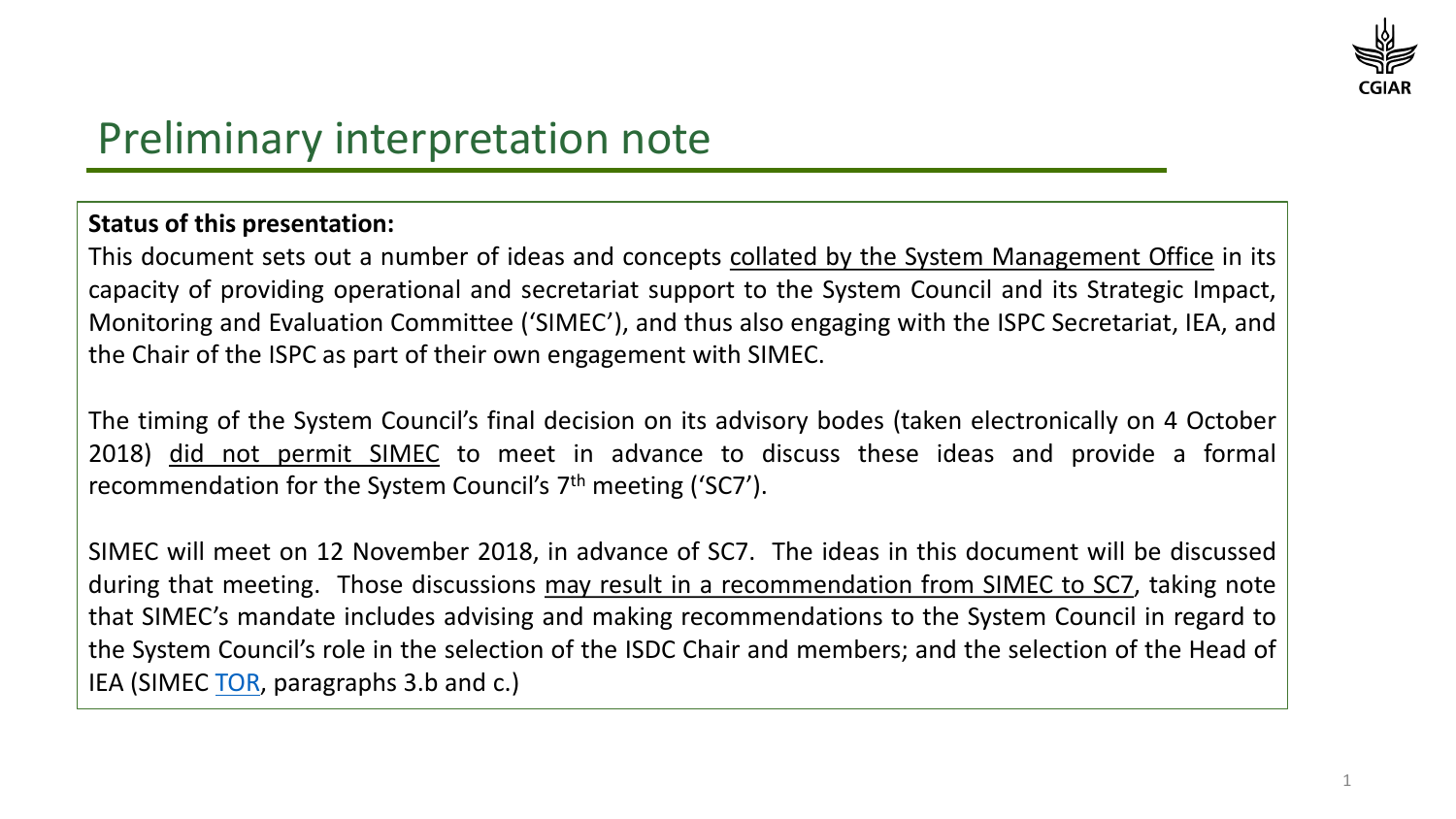

## **Contents**

- **1. Recap of SC6, May 2018 agreed decision on advisory services**
- **2. Independent Science for Development Council transition matters:**
	- a. Agreed next steps on search for ISDC members: What was presented at SC6 and how things changed as at 4 October 2018
	- b. Practical consequences of adjusted timing risk of void in science advice
	- c. Possible approach to mitigate risks arising ISPC to ISDC member transition plan
	- d. Suggested SC7 decision on ISDC initial membership
- **3. Transitional arrangements for evaluations**
	- Past SC decisions on Head, Independent Evaluation Arrangement
	- Suggested SC7 decision for transition of evaluations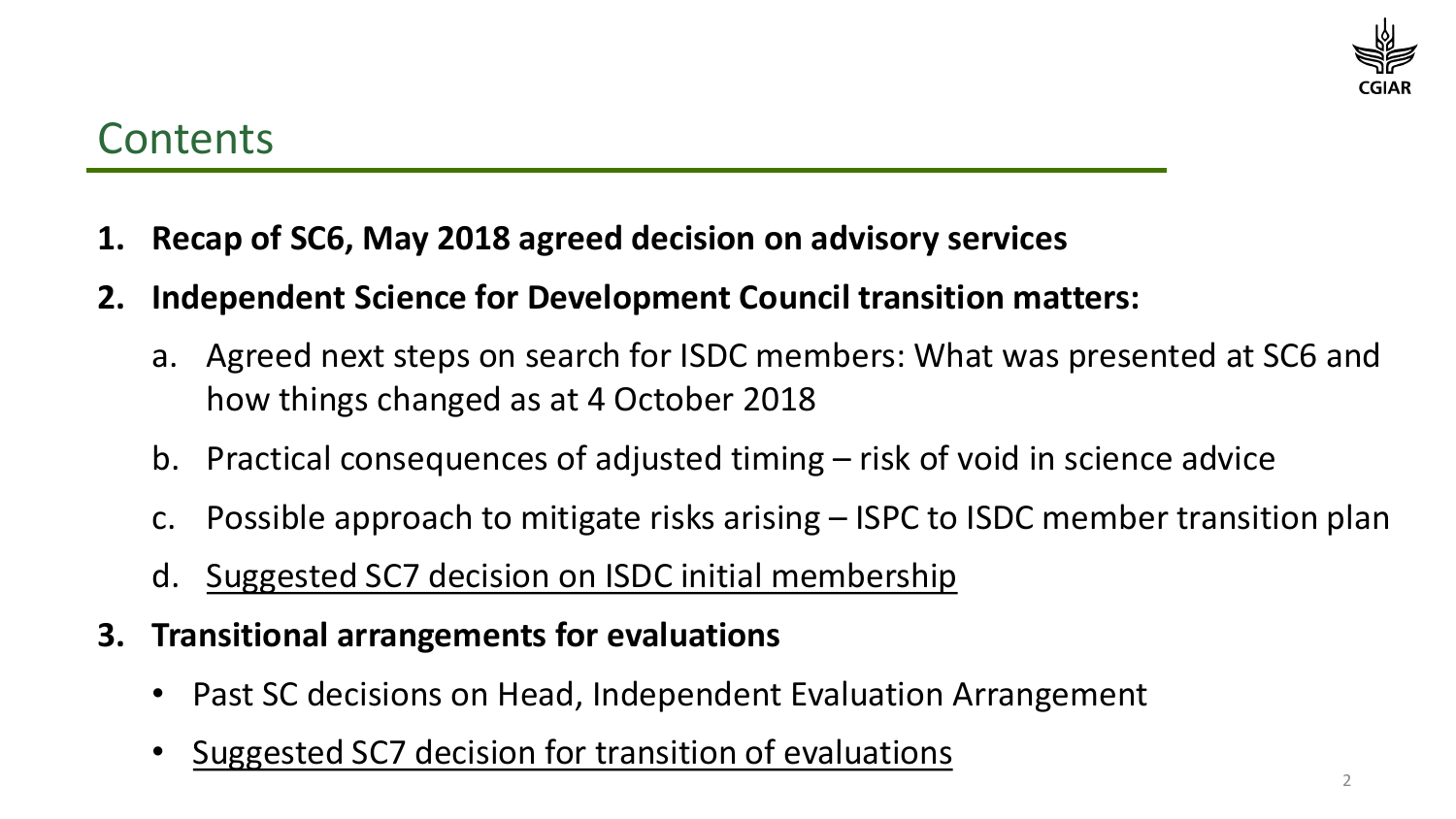

# 1. Recap of SC6 May 2018 decision on advisory bodies

#### **Decision - SC/M6/DP3: Future of the System Council's Advisory Services**

The System Council **approved** the option as set out in the SIMEC think-piece (meeting document [SC6-05\)](https://www.cgiar.org/wp/wp-content/uploads/2018/05/SC6-05_SIMEC_ThinkPiece_SC-AdvisoryBodies.pdf) for the future functional areas and operational arrangements for the System Council's scientific advisory, impact assessment and evaluation services. (*Summarized in the boxes below*)

#### **1. Science advisory body - Independent Science and Development Council (ISDC)**

- Up to 8 members
- Report to the System Council
- Retain similar structure to current (external standing panel of experts in science and development subject matters, supported by a small secretariat that reports to and takes direction from that panel)
- Proposal assessment undertaken by external consultants
- Shared Secretariat provides operational support (also to SPIA)

#### **2. Standing Panel on Impact Assessment (SPIA)**

- 3 members + option for 3 additional special initiatives members
- Report to System Council through SIMEC
- No change to structure
- Shared Secretariat also provides operational support (as for ISDC)
- **3. Small expert evaluation team within the Shared Secretariat**
- Report to the System Council through SIMEC
- Provides quality assurance mechanism for regular programmatic, mid-term reviews and other on-demand evaluations
- Evaluations themselves undertaken by externally commissioned evaluators

For transparency, the Terms of Reference for ISDC, SPIA and Shared Secretariat that are effective from 1 January 2019 accessible at the bottom of this page: <https://www.cgiar.org/how-we-work/accountability/advisory-bodies/>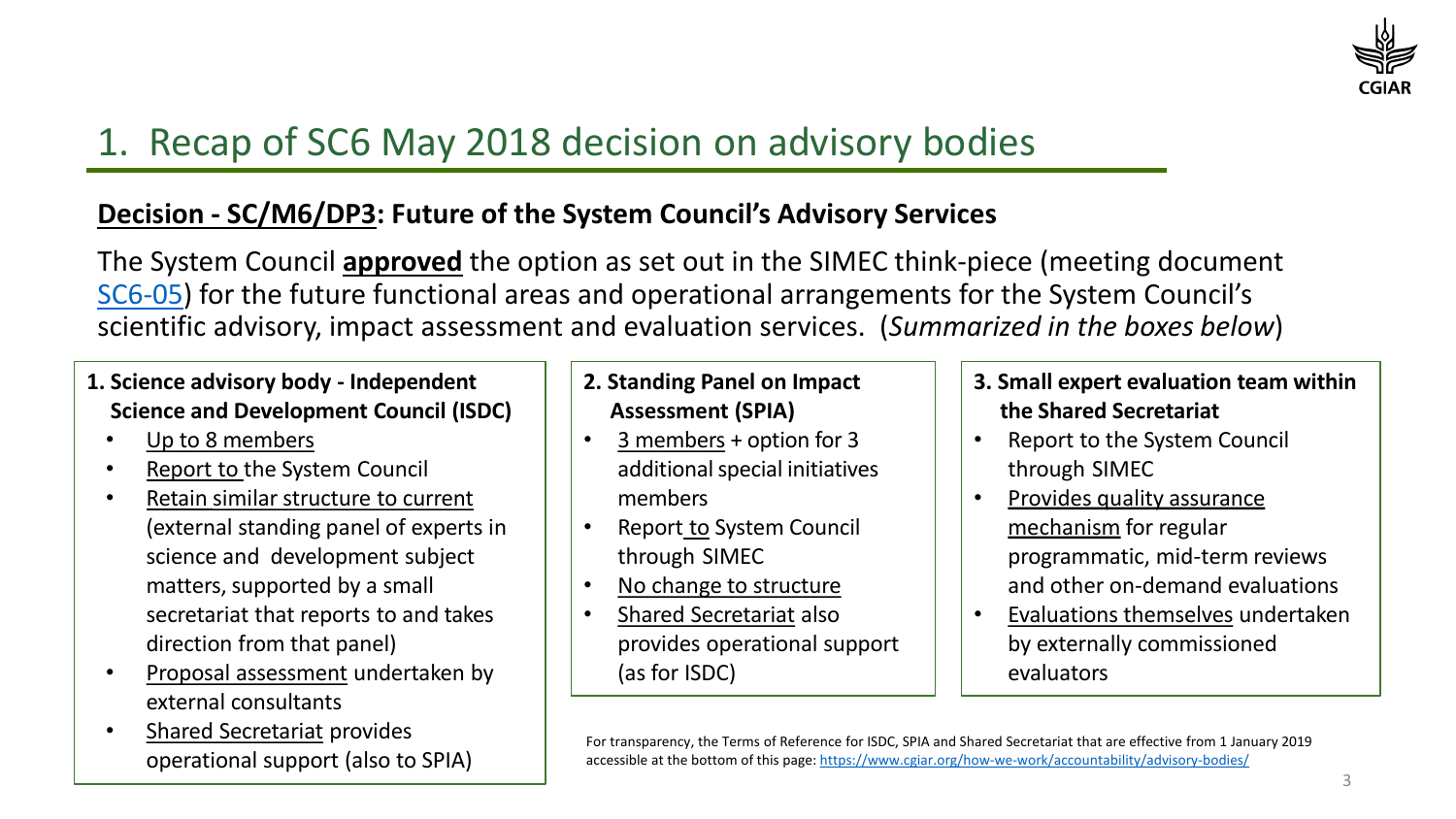2a. SC6 agreed next steps on implementing ISDC decision Position at May 2018 (before ISDC TOR was approved)



**Agreed position (May 2018):** The System Council **endorsed** the **proposed workplan, timetable and planned approach to formation of the new Independent Science and Development Council ('ISDC')** set out in Part D of meeting presentation [SC6-05A,](https://www.cgiar.org/wp/wp-content/uploads/2018/05/SC6-05A_SIMEC-Presentation_AdvisoryServices.pdf) taking note that Part D of the presentation was focused on the independent council members for the ISDC and that subsequent actions will be required in regard to SPIA, and approving a new multi-year evaluation strategy for the CGIAR System.

Importantly – the consultation phase between SC6 (May 2018) and the approved TOR for the ISDC (4 October 2018) resulted in two major changes as set out below:

| SC6 (May 2018) agreed position on workplan for | <b>Outcome from the System Council 4 October 2018</b> |
|------------------------------------------------|-------------------------------------------------------|
| <b>ISDC</b>                                    | approved ISDC Terms of Reference                      |
| Independent Science and Development Council    | Independent Science for Development Council           |
| Two step ISDC member selection:                | Merged into a single "Nominations Panel" to take out  |
| (a) Screening group; and (b) Selection Panel   | the complexity in approach moving forward             |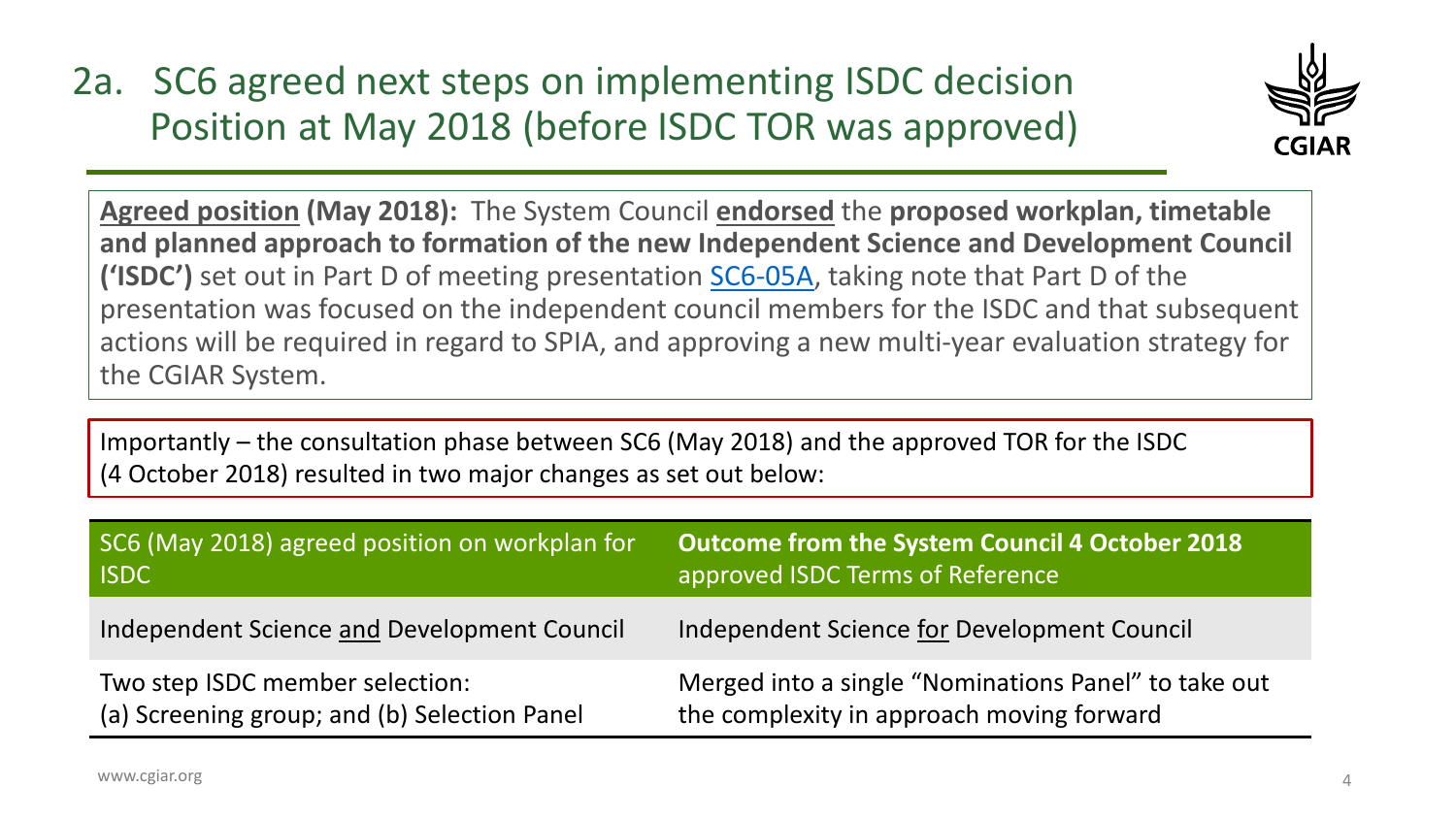

# 2a. Thus - SC6 agreed next steps on implementing ISDC decision **Updated considering changes in ISDC TOR at 4 Oct 2018**

**An expanded version of this table is available in document SC7-07B**

| <b>Steps</b>                                                                                          | Expected output/result                                                                                                                            | Who                                               | SC6 agreed timing                                      | *Suggested revised timing as a result of<br>4 October 2018 final decisions on TOR                                                                                                                                                      |
|-------------------------------------------------------------------------------------------------------|---------------------------------------------------------------------------------------------------------------------------------------------------|---------------------------------------------------|--------------------------------------------------------|----------------------------------------------------------------------------------------------------------------------------------------------------------------------------------------------------------------------------------------|
| 1. Develop detailed TOR and<br><b>Composition for Shared</b><br>Secretariat + ISDC<br>member criteria | Clarity on composition of Shared<br>Secretariat and TORs; composition of<br>ISDCouncil and members profile;<br>agreement on advertising strategy. | <b>SIMEC</b><br>(proposal) SC<br>(decision)       | Electronic agreement by<br>System Council by July 2018 | ISDC TOR only agreed on 4 October 2018, thus<br>impacting timing of other next steps.<br>TOR of ISDC Chair and members to be sent to the<br>SC for electronic approval by 14 December after<br>strategic inputs at SC7 (November 2018) |
| 2. Form proposed<br>'Screening Group' and<br>'Selection Panel'                                        | Clear TORs for the two groups, with a<br>workplan that links to key SIMEC and<br>SC meeting dates and decision<br>moments                         | SIMEC (support<br>from SMO)                       |                                                        | 4 October 2018 IDSC TOR agreed one group not two.<br>Proposed TOR of single 'Nominations Panel' to be<br>submitted to SC by 16 January 2019 for electronic<br>approval (with ISC member criteria from item 1<br>above)                 |
| 3. Call for nominations/<br>applications for ISDC<br>membership                                       | Compilation of a long list of applicants                                                                                                          | <b>SIMEC</b><br>(procurement<br>support from SMO) | Applications by<br>31 August 2018                      | <b>Applications for ISDC Chair and ISDC members</b><br>submitted by 7 March 2019 (number depends on<br>whether ISPC members are appointed as interim ISDC<br>member)                                                                   |
| 4. Screening of<br>applications                                                                       | Review candidates against agreed criteria<br>to provide a shortlist of recommended<br>candidates to the Selection Panel                           | <b>Screening</b><br>Group* (see<br>annex)         | During September 2018                                  | Nominations Panel works during March 2019 and<br>early April 2019 (including interviewing and reference<br>checking)                                                                                                                   |
| 5. Selection of candidates to<br>put forward to the System<br>Council                                 | Selection of candidates for the agreed<br>number of ISDC member vacancies to put<br>forward to the System Council for<br>confirmation             | <b>Selection Panel**</b><br>(see annex)           | During October 2018                                    | Submission of recommended candidates to System<br>Council by 29 April 2019 (at least two weeks before<br>SC8)                                                                                                                          |
| 6. Confirmation of<br>selected members                                                                | System Council to confirm selected<br>members through no-objection                                                                                | System Council                                    | During SC7, Seattle,<br>November 2018                  | <b>ISDC Chair and ISDC members selected</b><br>$\overline{5}$<br>during SC8, May 2019                                                                                                                                                  |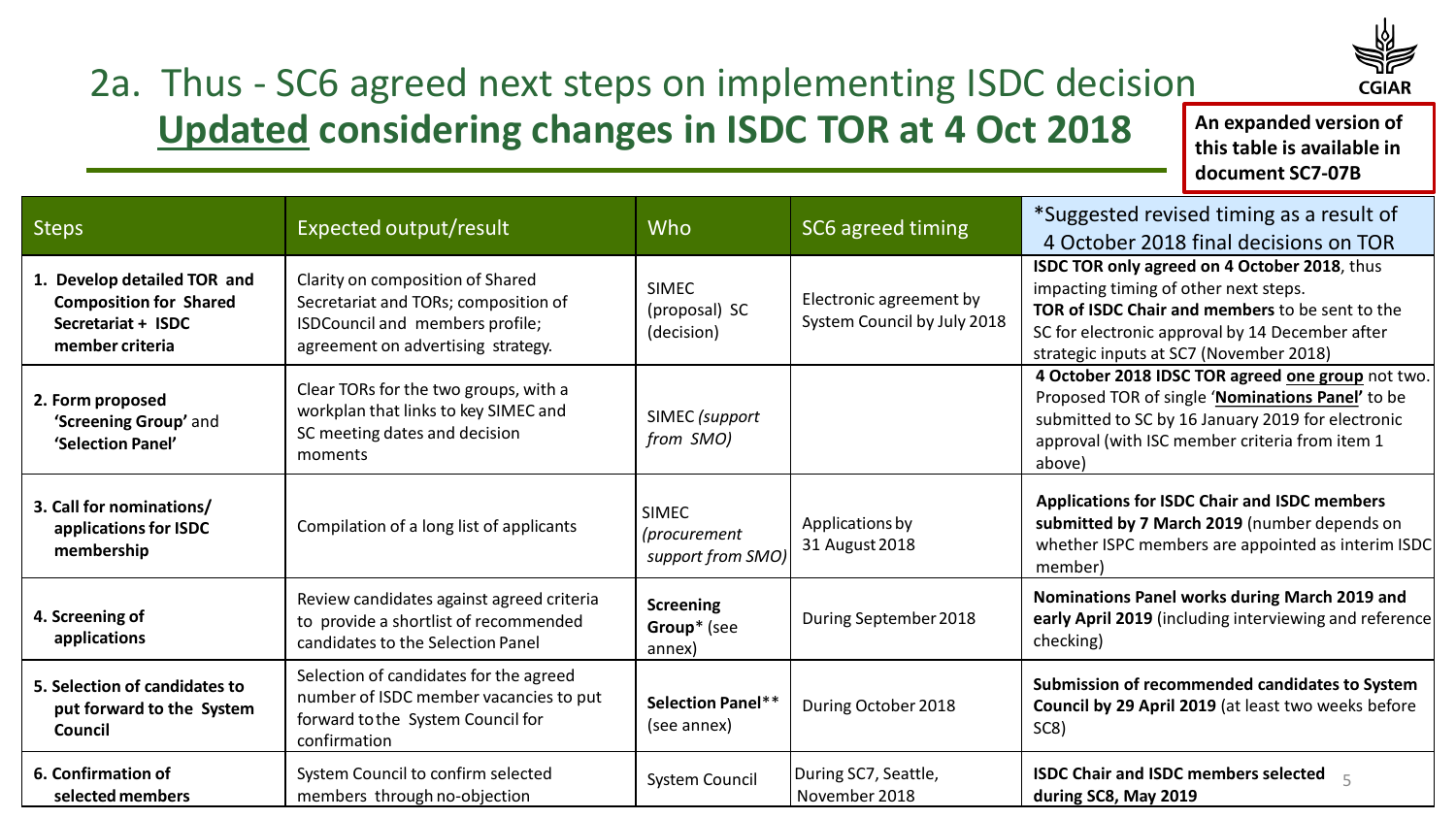2b. Practical consequences of adjusted timing arising from delayed approval of ISDC terms of reference



- **Seven current serving ISPC members are all appointed until 31 December 2018**  (agreed by electronic decision SC-M5-EDP5, effective on 7 March 2018)
- **Under the earlier approved TOR for existing ISPC Members, the following apply:**
	- **i. Chair**: Maximum 5 years: Initial 3 years + possibility to renew for up to 2 years
	- **ii. Members**: Maximum 4 years: Initial 2 years + possibility to renew for up to 2 years
- **Pragmatically**, robust search processes for the Chair of the Independent Science for Development Council ('ISDC') and new members will take up to 6 months
- **Ideally**, ISDC member appointment decisions are made at SC8 (May 2019) and not electronically
- **Absent a transition plan between ISPC and ISDC**, there will be a void in external independent scientific advice available to the System Council and the System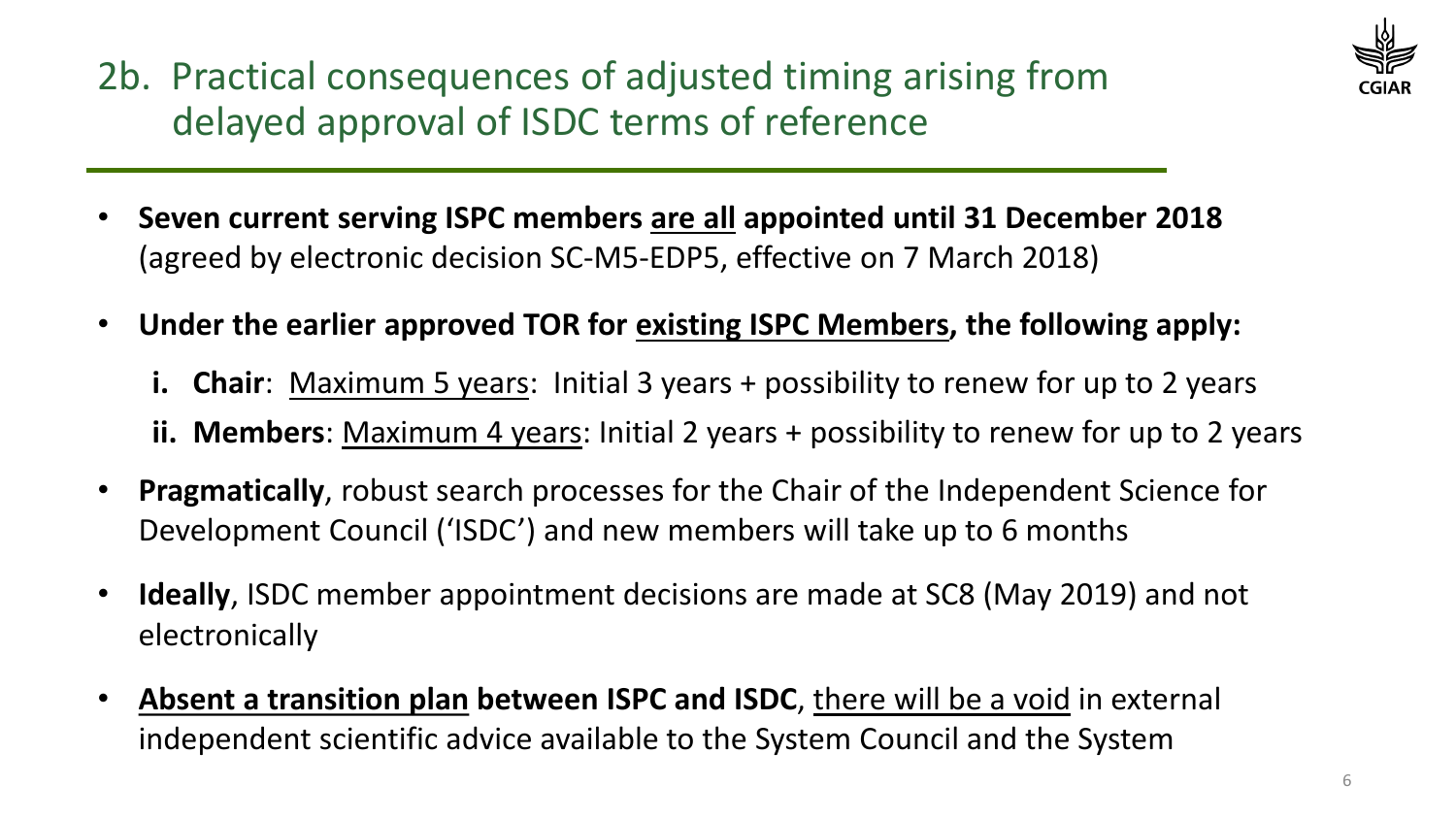

# 2c. One possible way to mitigate arising risk of gap in external independent scientific advice

| <b>ISPC Incumbent</b>                                                                                                | Role   | <b>ISPC Maximum</b><br>possible term | Suggested<br><b>ISDC Role</b>                             | <b>Suggested Transition Arrangement</b>                                                                                   | <b>Interpretation note</b><br>Table presents one of a range of                                                                 |  |
|----------------------------------------------------------------------------------------------------------------------|--------|--------------------------------------|-----------------------------------------------------------|---------------------------------------------------------------------------------------------------------------------------|--------------------------------------------------------------------------------------------------------------------------------|--|
| Maggie Gill (F)                                                                                                      | Chair  | 31 July 2019                         | Interim Chair                                             | Appointed to 30 June 2019 @ 30% effort<br>based on current contract (40 total days)<br>* Vacancy to fill from 1 July 2019 | possible approaches. i.e. There<br>are other ways to ensure an<br>effective transition, building on<br>the following suggested |  |
| Patrick Webb (M)                                                                                                     | Member | 8 October 2019                       | <b>Transition Member</b>                                  | Both appointed to 30 September 2019<br>(Maximum 20 total days each)                                                       | principles:<br>Don't lose all institutional                                                                                    |  |
| Rodomiro Ortiz (M) Member                                                                                            |        | 8 October 2019                       | <b>Transition Member</b>                                  | * 2 vacancies to fill from 1 October 2019                                                                                 | knowledge at same time<br>(2019 is a transitional year)                                                                        |  |
| Holger Meinke (M)                                                                                                    | Member | 8 May 2020                           | Member                                                    | Appointed to 8 May 2020<br>(25 days in 2019)                                                                              | <b>Ensure diversity to extent</b><br>possible (region of origin;                                                               |  |
| Nighisty Ghezae (F)                                                                                                  | Member | 7 August 2020                        | Member                                                    | Both appointed to 7 August 2020                                                                                           | gender identity; sectoral<br>experience; organizational                                                                        |  |
| Prabhu Pingali (M)                                                                                                   | Member | 7 August 2020                        | Member                                                    | (25 days in 2019)                                                                                                         | experience)                                                                                                                    |  |
| Jennifer Thomson<br>(F)                                                                                              | Member | 20 March 2021                        | <b>Transition Member</b><br>(unavailable post March 2019) | Appointed to 20 March 2019 (Maximum<br>9 days) * Vacancy to fill from 1 July 2019                                         | Aim for staggered rotations<br>from $2020$ (e.g. 2 people<br>each year after first                                             |  |
| Vacant                                                                                                               | Member |                                      |                                                           | * Vacancy to fill from 1 July 2019                                                                                        | significant year of change)                                                                                                    |  |
| On this proposal E of 8 now ICDC mombors will appointed in 2010 (in the 2 months between 1 luly and 1 Ostober 2010). |        |                                      |                                                           |                                                                                                                           |                                                                                                                                |  |

**On this proposal -** 5 of 8 new ISDC members will appointed in 2019 (in the 3 months between 1 July and 1 October 2019); offering up considerable scope for diversity principles to be applied, and 3 other rotate in 2010 **-** 4 of 4 current ISPC members fulfill their maximum/available term and no unexpected disruptions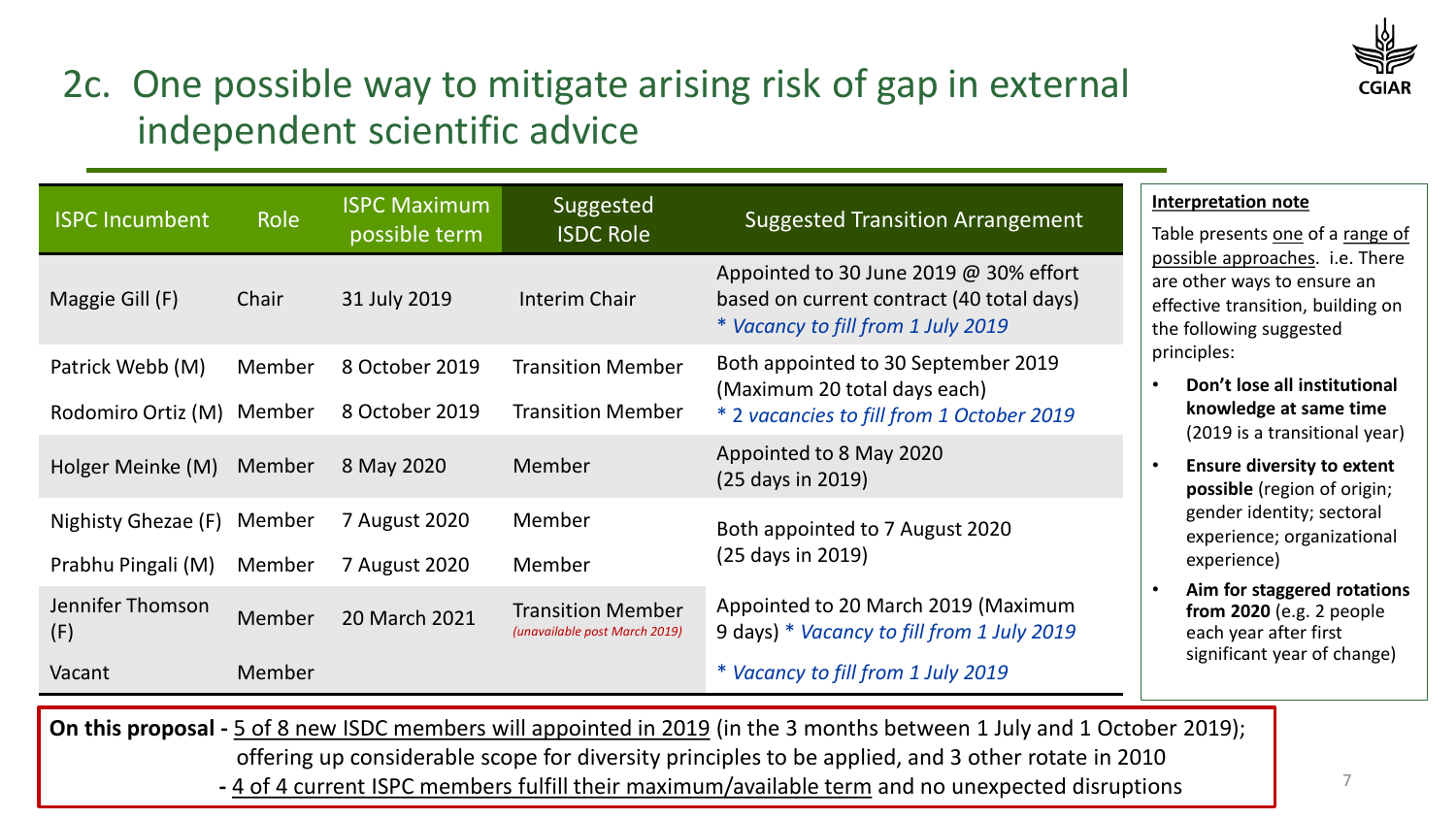

## 2d. Suggested draft SC7 decision on ISDC initial membership

#### **The System Council is requested to consider, and if thought appropriate approve the following decision:**

As a transitional arrangement to move from CGIAR's Independent Science and Partnership Council ('ISPC') to CGIAR's new Independent Science for Development Council ('ISDC'), and pursuant to paragraph 4.3 of the IDSC terms of reference approved by the System Council on 4 October 2018, the System Council appoints, for the respective terms and roles set out below, the following persons as members of the CGIAR System's ISDC:

| Person               | <b>ISDC Role</b>         | Appointment end-date |
|----------------------|--------------------------|----------------------|
| Maggie Gill (F)      | Interim Chair            | 30 June 2019         |
| Jennifer Thomson (F) | <b>Transition Member</b> | 20 March 2019        |
| Patrick Webb (M)     | <b>Transition Member</b> | 30 September 2019    |
| Rodomiro Ortiz (M)   | <b>Transition Member</b> | 30 September 2019    |
| Holger Meinke (M)    | Member                   | 8 May 2020           |
| Nighisty Ghezae (F)  | Member                   | 7 August 2020        |
| Prabhu Pingali (M)   | Member                   | 7 August 2020        |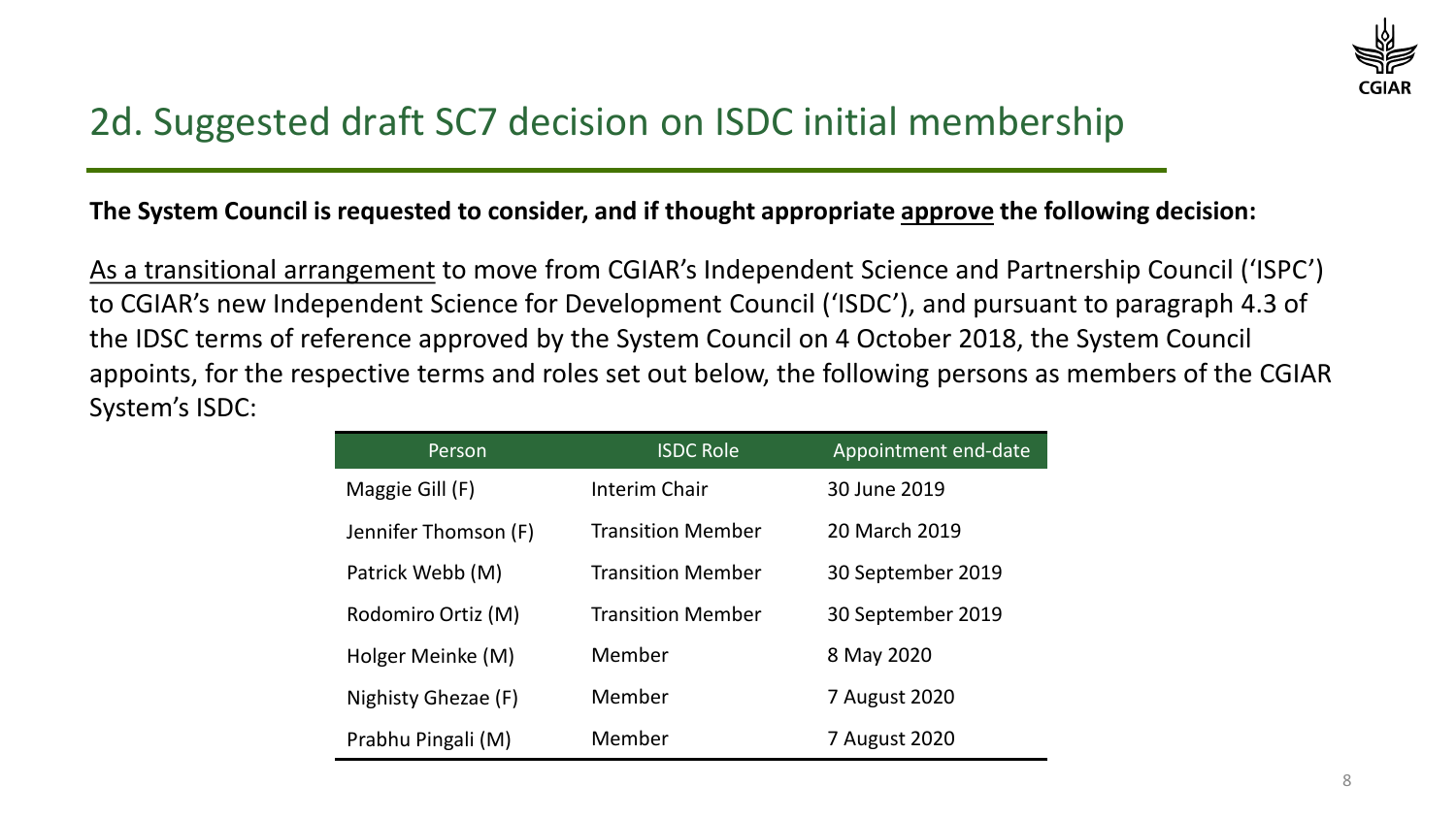

### **1. Electronic decision SC/M4/EDP5, effective 3 October 2017**

The System Council **approved** a one-year renewal of the **Head of CGIAR's Independent Evaluation Arrangement ("IEA") to 30 September 2018**, as an interim decision pursuant to paragraph 44 of the CGIAR Policy for Independent External Evaluation pending the System Council's consideration and approval of revised terms of reference for its science and evaluation advisory functions.

### **2. Electronic decision SC/M6/EDP2, effective 4 October 2018**

The System Council **approved** the following Terms of Reference on a no-objection basis, each with operational effect from 1 January 2019:

- a. Terms of Reference for ISDC, dated 4 October 2018
- b. Terms of Reference for SPIA, dated 4 October 2018
- c. Terms of Reference for the Shared Secretariat for CGIAR Advisory Services, dated 4 October 2018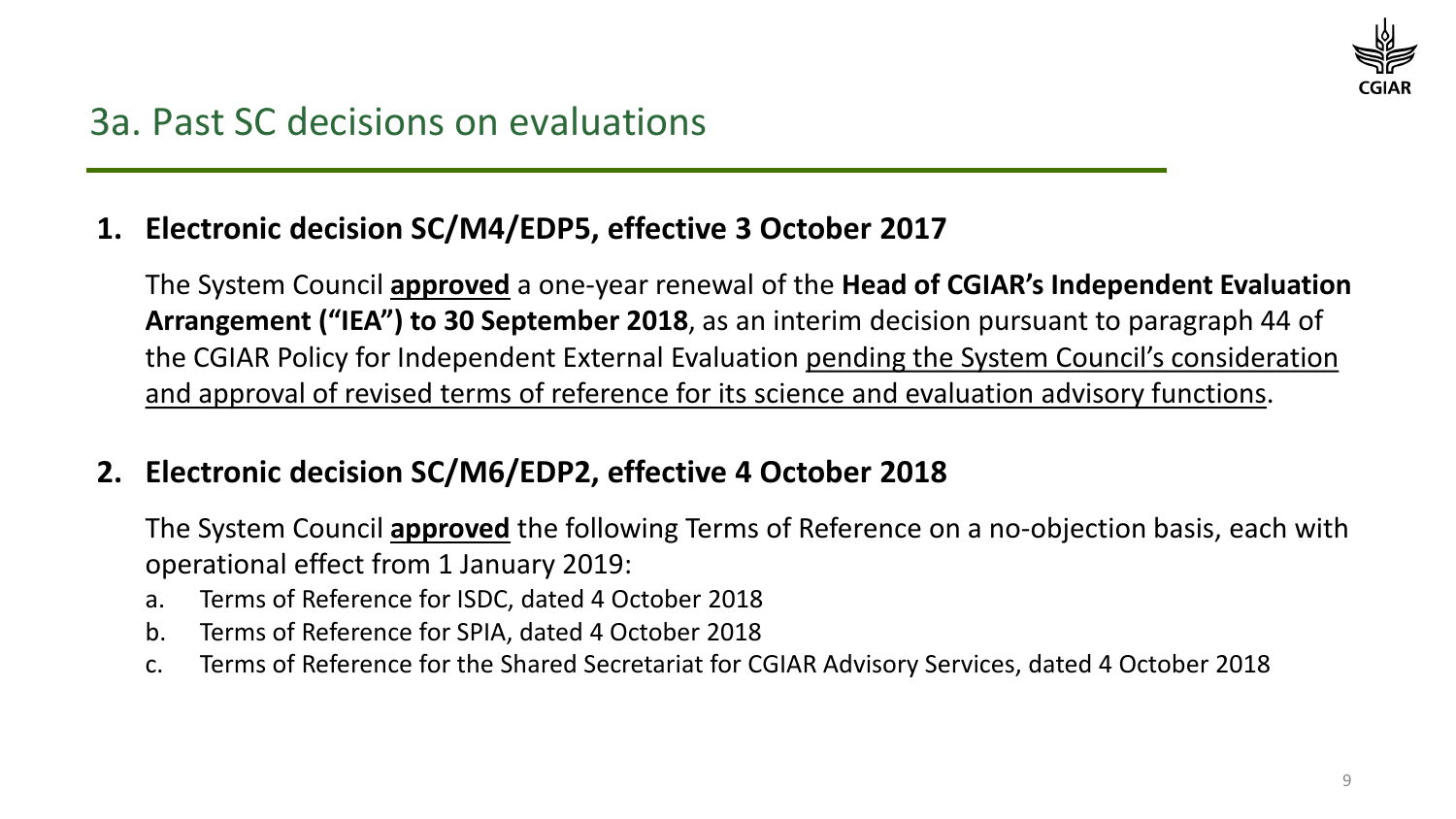3b. Practical consequences of past decisions on evaluations and role of Advisory Services Shared Secretariat



- The **Shared Secretariat will commence operations not later than 1 April 2019,** but preferably earlier as Shared Secretariat TOR is effective from 1 January 2019
- **A transition process is underway for staffing appointments for the Shared Secretariat**, which will include expert capacity in managing external independent evaluations commissioned by the System Council (Shared Secretariat TOR paragraph 3.4)
- **Chapters 5 and 6 of the CGIAR Policy for Independent External Evaluation require revision to take into account updated mandate, institutional arrangements, work planning and other arrangements for evaluations inside the Shared Secretariat**
- **Due solely to timing considerations as shown on the prior slide, the Head, IEA is without a formal mandate from the System Council** yet there continue to be operational deliverables
- **Pragmatically**, Head, IEA is well placed to deliver against paragraph 3.4 of the Shared Secretariat TOR until 31 March 2019